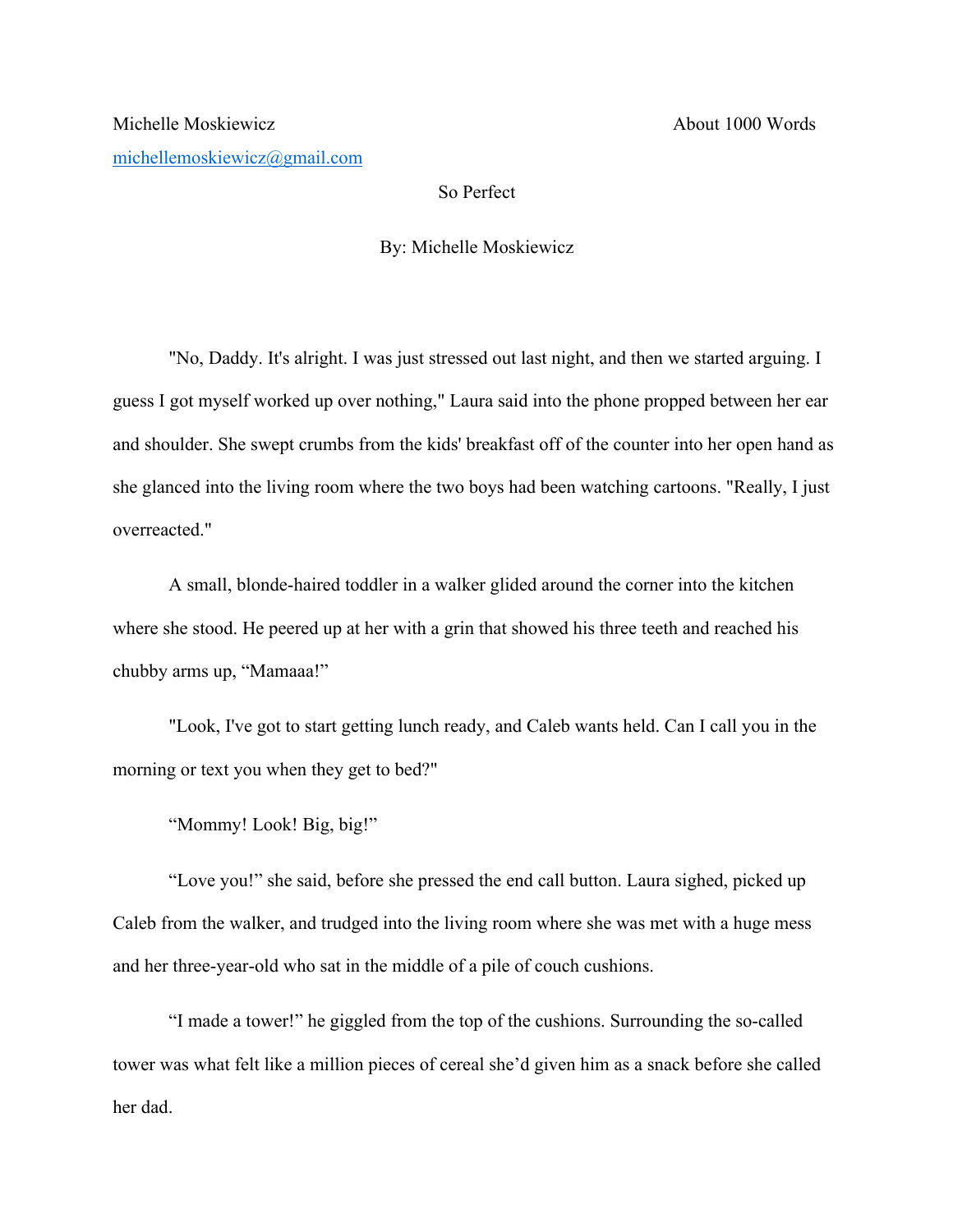"Chase. I just swept. Why would you do this?" Laura could feel the tears of frustration welling up behind her eyes. There was no point in asking the question. She knew the answer. He did it because he wanted to. Because, he was three and was still learning about the consequences of his actions, without realizing how it affected others. She kneeled down, sat Caleb beside her, and looked around the room.

She still needed to fold the laundry, make the beds, start the dishwasher, and now sweep again before mopping.

"Can we play dinosaurs now?" Chase asked with his hand on her shoulder, looking to the toy box that held his most prized possessions. He had hope in his eyes, and though she didn't have time, she didn't want to disappoint him again by saying no.

"If you can help me clean this mess up, we can play dinosaurs," she said. Chase squealed with delight before he bounded across the room and started to pick up cereal. Laura stood. She had intended to sweep up the cereal but noticed that Chase was picking up the pieces individually, counting them. Maybe she could make it a counting game. They hadn't done anything educational for a few days. Just another tic mark in the books under "Mom-Fail."

Forty-five minutes later, they had cleaned up the cereal and played with dinosaurs, but the chores loomed over her shoulder like a villain waiting to pounce. For the first time that week, the two boys quietly played together on the rug with some building blocks. Laura started to the laundry room when she heard the distinct buzzing of her phone going off with a phone call. It was Trevor.

"Hey! How's work?" she asked, pushing a piece of hair behind her ear and heading into the laundry room.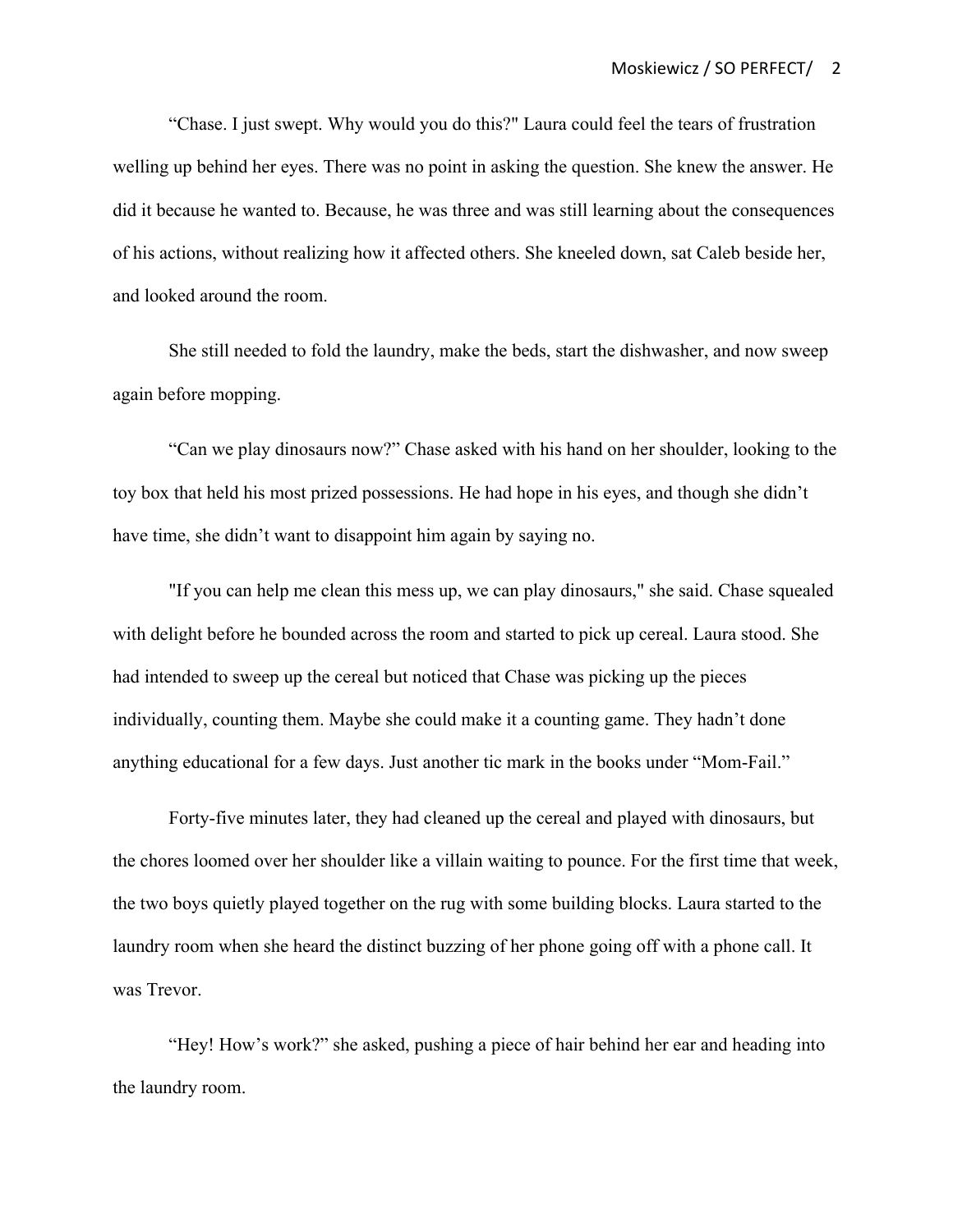"Why weren't you answering my texts?" He sounded annoyed.

"Sorry. Chase made a mess, and I set my phone down to clean it up. Then he wanted to play with the dinosaurs."

"That's weird. Whenever I'm home, you always have your phone glued to you." He was definitely annoyed.

"I'm sorry, I just set it down to take care of stuff here. What's up?" she asked with hesitation. There had to be a reason Trevor called. She folded the shirt in her hands and grabbed another as she waited for his answer.

"Just wanted to see what you were doing, since you couldn't answer my texts. Did you even take the hamburger out for tonight? Or were you too busy playing dinosaurs?"

"I was going to take it out when I started lunch for the boys. It's only noon," Laura said. She shoved another load of laundry from the washer into the dryer and tossed Chase's sheets into the machine. The phone clicked. "Hello?"

Looking down, she saw that Trevor had ended the call. She thumbed her way into her text messages and saw that there were six from him.

Trevor: *Hey, I'm sorry about last night. You're right. I shouldn't take the stress from work out on you. You've got enough to deal with at home without me adding to it because I'm upset.*

*I know you work your butt off all day to make sure everything is okay.*

*You're still upset. I get it, but if I can't talk to you about work, then I don't want to hear about how sitting at home all day is so hard.*